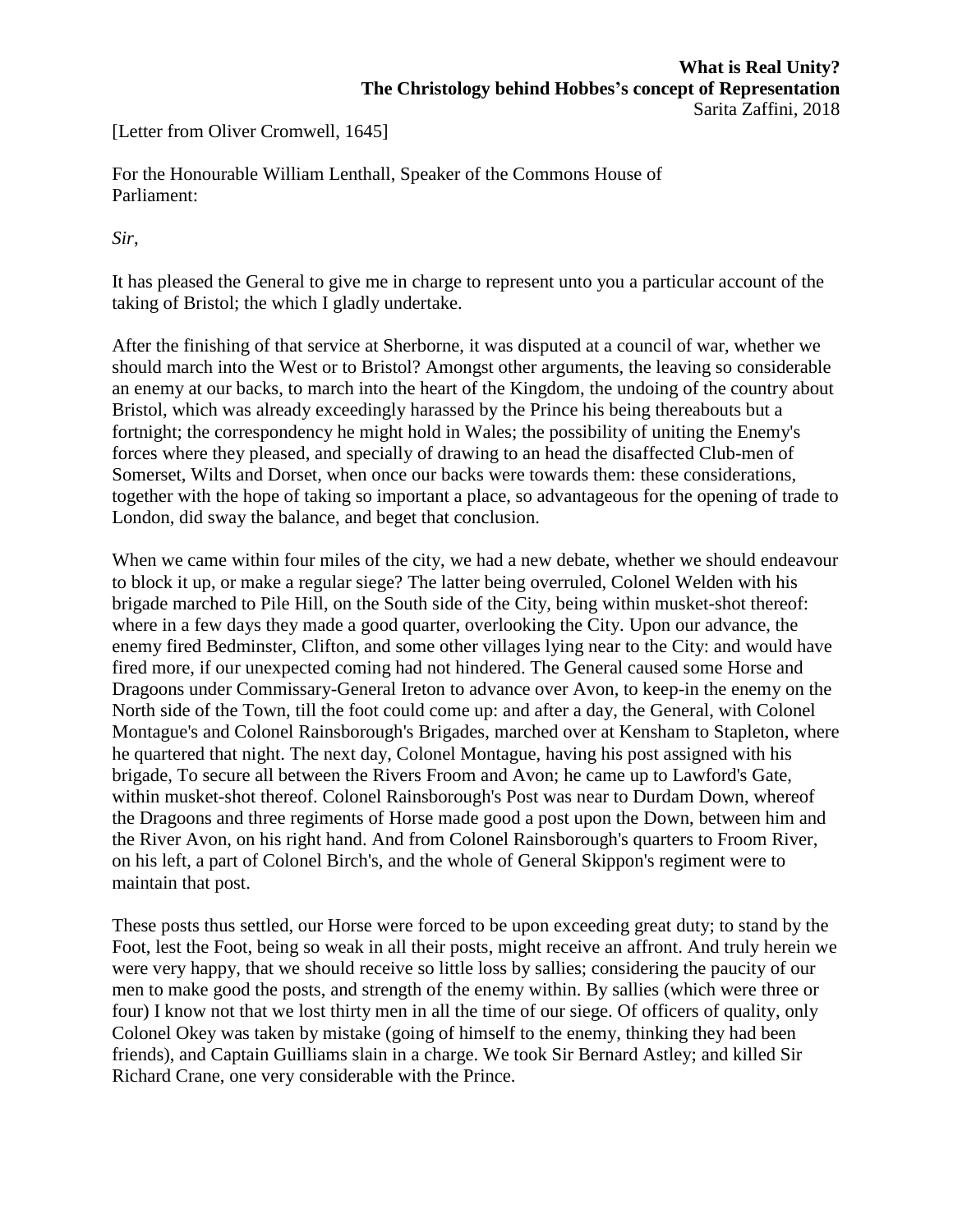## **What is Real Unity? The Christology behind Hobbes's concept of Representation**

Sarita Zaffini, 2018

We had a council of war concerning the storming of the Town, about eight days before we took it; and in that there appeared great unwillingness to the work, through the unseasonableness of the weather, and other apparent difficulties. Some inducement to bring us thither had been the report of the good affection of the Townsmen to us; but that did not answer expectation. Upon a second consideration, it was overruled for a storm. And all things seemed to favour the design; and truly there hath been seldom the like cheerfulness to any work like to this, after it was once resolved upon. The day and hour of our storm was appointed to be on Wednesday morning, the Tenth of September, about one of the clock. We chose to act it so early because we hoped thereby to surprise the Enemy. With this resolution also, to avoid confusion and falling foul one upon another, that when once we had recovered the Line, and Forts upon it, we should not advance further till day. The General's signal unto a storm was to be, the firing of straw, and discharging four pieces of cannon at Pryor's Hill Fort.

The signal was very well perceived of all; and truly the men went on with great resolution; and very presently recovered the Line, making way for the Horse to enter. Colonel Montague and Colonel Pickering, who stormed at Lawford's Gate, where was a double work, well filled with men and cannon, presently entered; and with great resolution beat the Enemy from their works, and possessed their cannon. Their expedition was such that they forced the Enemy from their advantages, without any considerable loss to themselves. They laid down the bridges for the Horse to enter; Major Desborow commanding the Horse; who very gallantly seconded the Foot. Then our Foot advanced to the City Walls; where they possessed the Gate against the Castle Street: whereinto were put a Hundred men; who made it good. Sir Hardress Waller with his own and the General's regiment, with no less resolution, entered on the other side of Lawford's Gate, towards Avon River; and put themselves into immediate conjunction with the rest of brigade.

During this, Colonel Rainsborough and Colonel Hammond attempted Pryor's Hill Fort, and the Line downwards towards Froom; and the Major-General's regiment being to storm towards, Froom River, Colonel Hammond possessed the Line immediately, and beating the enemy from it, made way for the Horse to enter. Colonel Rainsborough, who had the hardest task of all at Pryor's Hill Fort, attempted it; and fought near three hours for it. And indeed there was great despair of carrying the place; it being exceeding high, a ladder of thirty rounds scarcely reaching the top thereof; but his resolution was such that, notwithstanding the inaccessibleness and difficulty, he would not give it over. The Enemy had four pieces of cannon upon it, which they plied with round and case shot upon our men: his Lieutenant-Colonel Bowen, and others, were two hours at push of pike, standing upon the palisadoes, but could not enter. But now Colonel Hammond being entered the Line (and here Captain Ireton, with a forlorn of Colonel Rich's regiment, interposing with his Horse between the Enemy's Horse and Colonel Hammond, received a shot with two pistol bullets, which broke his arm), by means of his entrance of Colonel Hammond they did storm the Fort on that part which was inward; and so Colonel Rainsborough's and Colonel Hammond's men entered the Fort, immediately put almost all the men in it to the sword.

And as this was the place of most difficulty, so it was of most loss to us on that side, and of very great honour to the undertaker. The Horse too did second them with great resolution: both these Colonels do acknowledge that their interposition between the Enemy's Horse and their Foot was a great means of obtaining of this strong Fort. Without which all the rest of the Line to Froom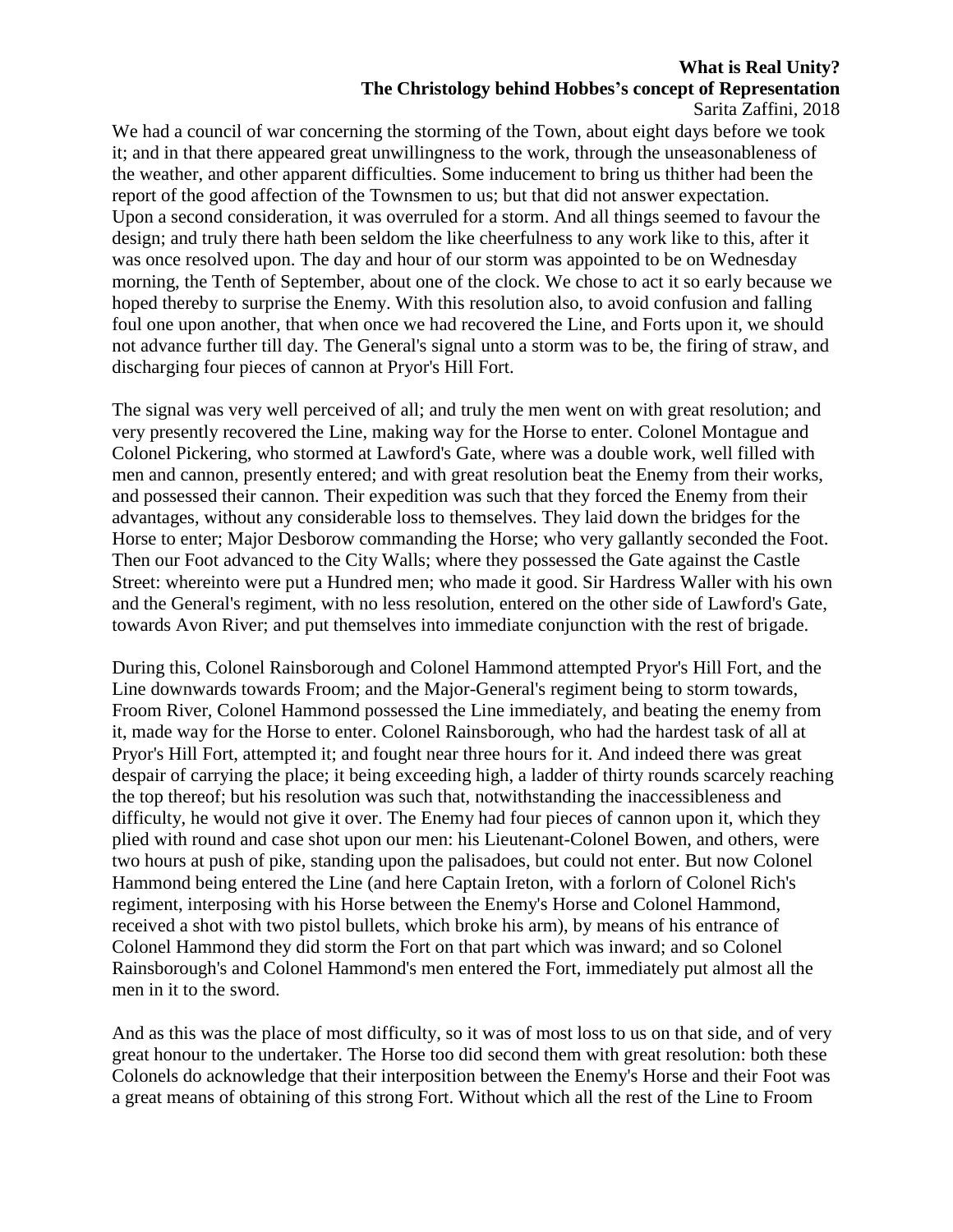## **What is Real Unity? The Christology behind Hobbes's concept of Representation** Sarita Zaffini, 2018

River would have done us little good: and indeed neither Horse nor Foot could have stood in all that way, in any manner of security, had not the Fort been taken. Major Bethel's were the first Horse that entered the Line; who did behave himself gallantly; and was shot in the thigh, had one or two shot more, and had his horse shot under him. Colonel Birch with his men, and the Major-General's regiment, entered with very good resolution where their post was; possessing the Enemy's guns, and turning them upon them.

By this, all the Line from Pryor's Hill Fort to Avon (which was a full mile), with all the forts, ordinance and bulwarks, were possessed by us; save one, wherein were about two hundred and twenty men of the Enemy; which the General summoned, and all the men submitted.

The success on Colonel Welden's side did not answer with this. And although the Colonels, and other the officers and soldiers both Horse and Foot, testified as much resolution as could be expected, Colonel Weldon, Colonel Ingoldsby, Colonel Herbert, and the rest of the Colonels and Officers, both of Horse and Foot, doing what could be well looked for from men of honour, yet what by reason of the height of the works, which proved higher than report made them, and the shortness of the ladders, they were repulsed, with the loss of about one hundred men. Colonel Fortescue's Lieutenant Colonel was killed, and Major Cromwell dangerously shot; and two of Colonel Ingoldsby's brothers hurt; with some officers.

Being possessed of thus much as hath been related, the Town was fired in three places by the Enemy; which we could not put out. Which begat a great trouble in the General, and us all; fearing to see so famous a City burnt to ashes before our faces. Whilst we were viewing so sad a spectacle, and consulting which way to make further advantage of our success, the Prince sent a trumpet to the General to desire a treaty for the surrender of the Town. To which the General agreed; and deputed Colonel Montague, Colonel Rainsborough, and Colonel Pickering for that service; authorising them with instructions to treat and conclude the Articles, which accordingly are these enclosed. For performance whereof hostages were mutually given.

On Thursday about two of the clock in the afternoon, the Prince marched out; having a convoy of two regiments of Horse from us; and making election of Oxford for the place he would go to, which he had liberty to do by his Articles.

The cannon which we have taken are about a hundred-and-forty mounted; about a hundred barrels of powder already come to our hands, with a good quantity of shot, ammunition, and arms. We have found already between two and three thousand muskets. The Royal Fort had victual in it for a hundred and-fifty men, for three-hundred-and-twenty days; the Castle victualled for nearly half as long. The Prince had in Foot of the Garrison, as the Mayor of the City informed me, two-thousand five-hundred, and about a thousand Horse, besides the Trained Bands of the Town, and Auxiliaries a thousand, some say a thousand five-hundred. I hear but of one man that hath died of the plague in all our Army, although we have quartered amongst and in the midst of infected persons and places. We had not killed of ours in the Storm, nor in all this Siege, two-hundred men.